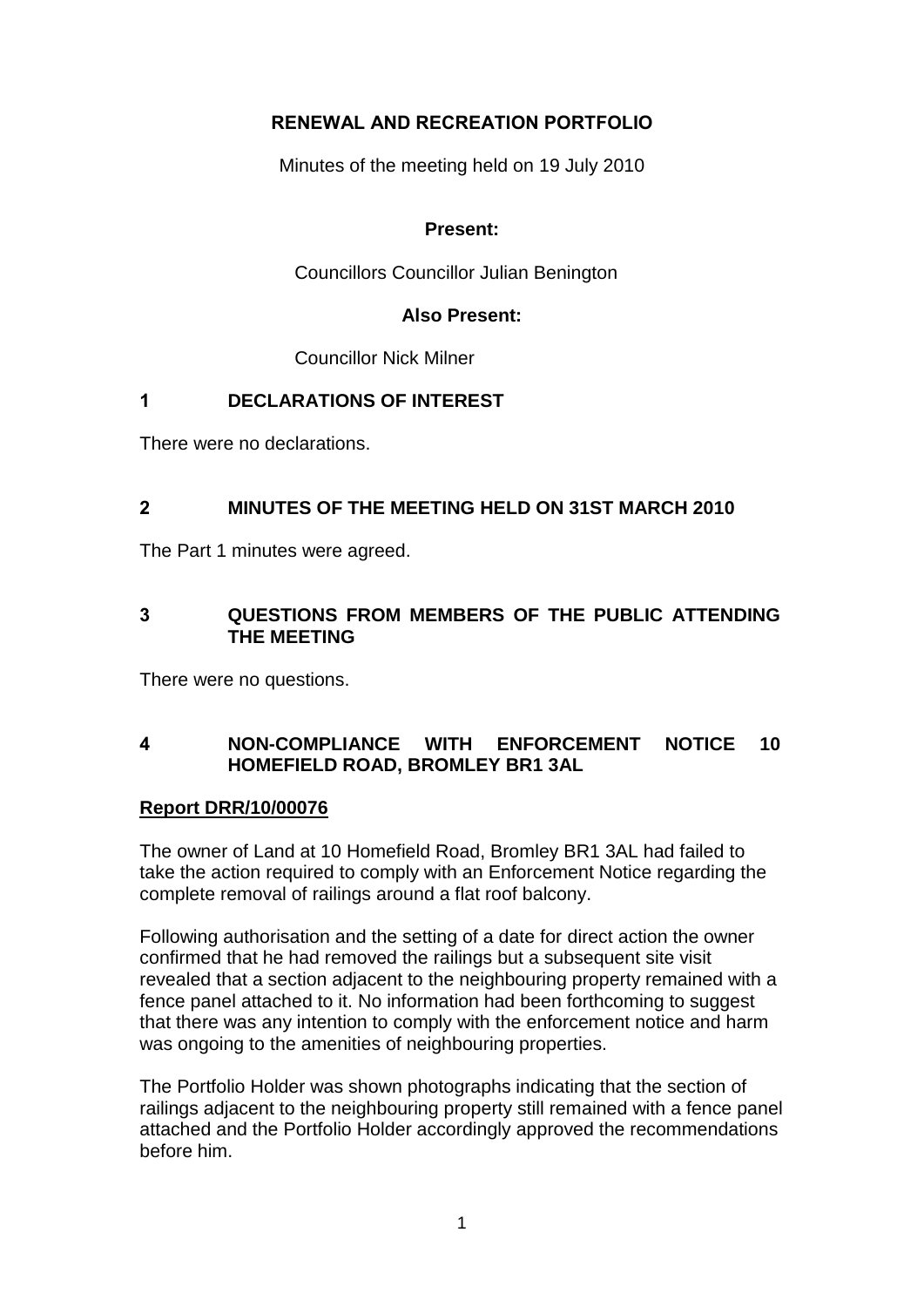#### **RESOLVED that:**

- **(i) the previously authorised direct action be proceeded with so that steps required by the Enforcement Notice can be complied with and the remaining railings removed; and**
- **(ii) additionally, and thereafter, the costs (including any abortive costs) be recovered from the owner, and if necessary, a charge be placed on the Land.**
- **5 APPLICATION FOR INJUNCTION UNDER S187B OR DIRECT ACTION UNDER S178 OF THE TOWN AND COUNTRY PLANNING ACT 1990 (AS AMENDED), IN RESPECT OF LAND KNOWN AS HAMPTON HALL, 1A HOLBROOK LANE, CHISLEHURST, KENT BR7 6PE**

#### **Report LDCS10134**

Approval was sought to obtain an injunction order or take direct action against the owner of land known as Hampton Hall, 1A Holbrook Lane, Chislehurst, BR7 6PE - this being in response to the owner's continued failure to comply with an Enforcement Notice (Breach of Condition) dated 26<sup>th</sup> January 2007.

The Portfolio Holder was provided with a summarised planning and enforcement history of the site. This included reference to an application (DC/05/00497/FULL) for a detached two storey four bedroom house with detached double garage and access driveway which was refused and subsequently allowed on appeal on 26<sup>th</sup> October 2005 followed by a correction notice issued on 11th November 2005.

The appeal was allowed subject to conditions. In particular condition 7 stated: *"Notwithstanding the provision of the Town and Country Planning (General Permitted Development) Order 1995 (or any Order amending, revoking or reenacting this Order) no building, structure or alteration permitted by Classes A, B, C or E of Part 1 of Schedule 2 of the 1995 Order, shall be erected or made within the curtilage of building hereby approved without the prior approval of the Local Planning Authority*."

On 26<sup>th</sup> January 2007 an enforcement notice was issued against the owner for failing to comply with condition 7 of the permission; the owner had inserted ten windows (roof lights) in the roof space of the property without the required approval. The owner subsequently appealed against the notice and the appeal was dismissed on  $2<sup>nd</sup>$  November 2007. The notice was upheld subject to a variation which allowed four of the ten windows. The notice required the removal of the remaining six windows which had not been complied with.

On 7<sup>th</sup> May 2009, the Council successfully prosecuted the owner for failing to comply with the requirements of the notice. The owner was fined and ordered to pay the Council's costs. The owner subsequently appealed to the Crown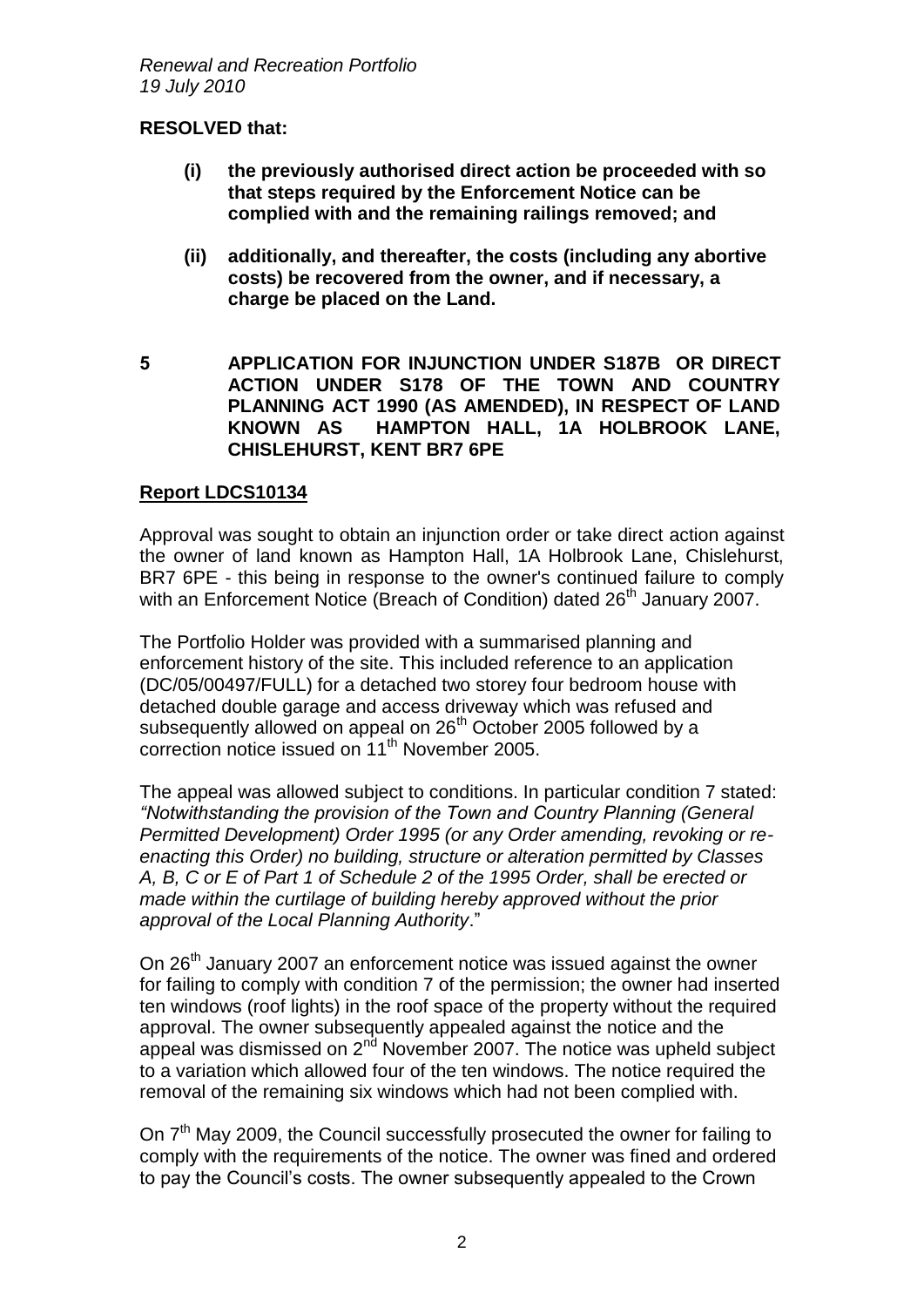Court against the conviction and costs but the appeal was dismissed and the owner was ordered to pay additional costs.

In order to regularise the breach the Owner had submitted a number of applications of which two were withdrawn, two were refused and three the Council declined to determine. Brief details were provided to the Portfolio Holder. The Portfolio Holder was also advised that the estimated costs of any proposed Direct Action works under Section 178 of the Town and Country Planning Act 1990 would be £20k.

The report before the Portfolio Holder also provided advice on matters to consider when arriving at a decision and the proximity of the roof windows was shown to the Portfolio Holder at the meeting.

Members were advised that a holding account could be set up for the costs of the Direct Action works and the Portfolio Holder indicated his support for this. The Director added that it might be worthwhile seeking Executive approval for the provision of a special account to be used in covering the Council's costs of Direct Action cases and again this was supported by the Portfolio Holder.

Members were also advised that the report had not been considered by Plans Sub Committee No.2 on 15<sup>th</sup> July 2010 and would instead be considered by Plans Sub Committee No.3 on 29<sup>th</sup> July 2010.

#### **RESOLVED**

**(1) Direct action be approved to achieve the steps required by the Enforcement Notice, namely that -** 

> **a) all windows inserted into the roof space of the dwelling that were required to be removed by the Enforcement Notice as amended by the Planning Inspector be removed; and**

> **b) the roof be reconstructed and the resulting gaps left by the removal of the windows be tiled with tiles of a similar type and colour to those used on the remainder of the roof.**

**(2) The costs incurred as a result of steps taken by the Council to ensure compliance with the notice be recovered and a charge be attached to the land.**

**(3) Approval be sought from the Executive for the provision of a special account designated to the Council's costs in Direct Action cases.** 

**6 LOCAL GOVERNMENT ACT 1972 AS AMENDED BY THE LOCAL GOVERNMENT (ACCESS TO INFORMATION) (VARIATION) ORDER 2006 AND THE FREEDOM OF INFORMATION ACT 2000**